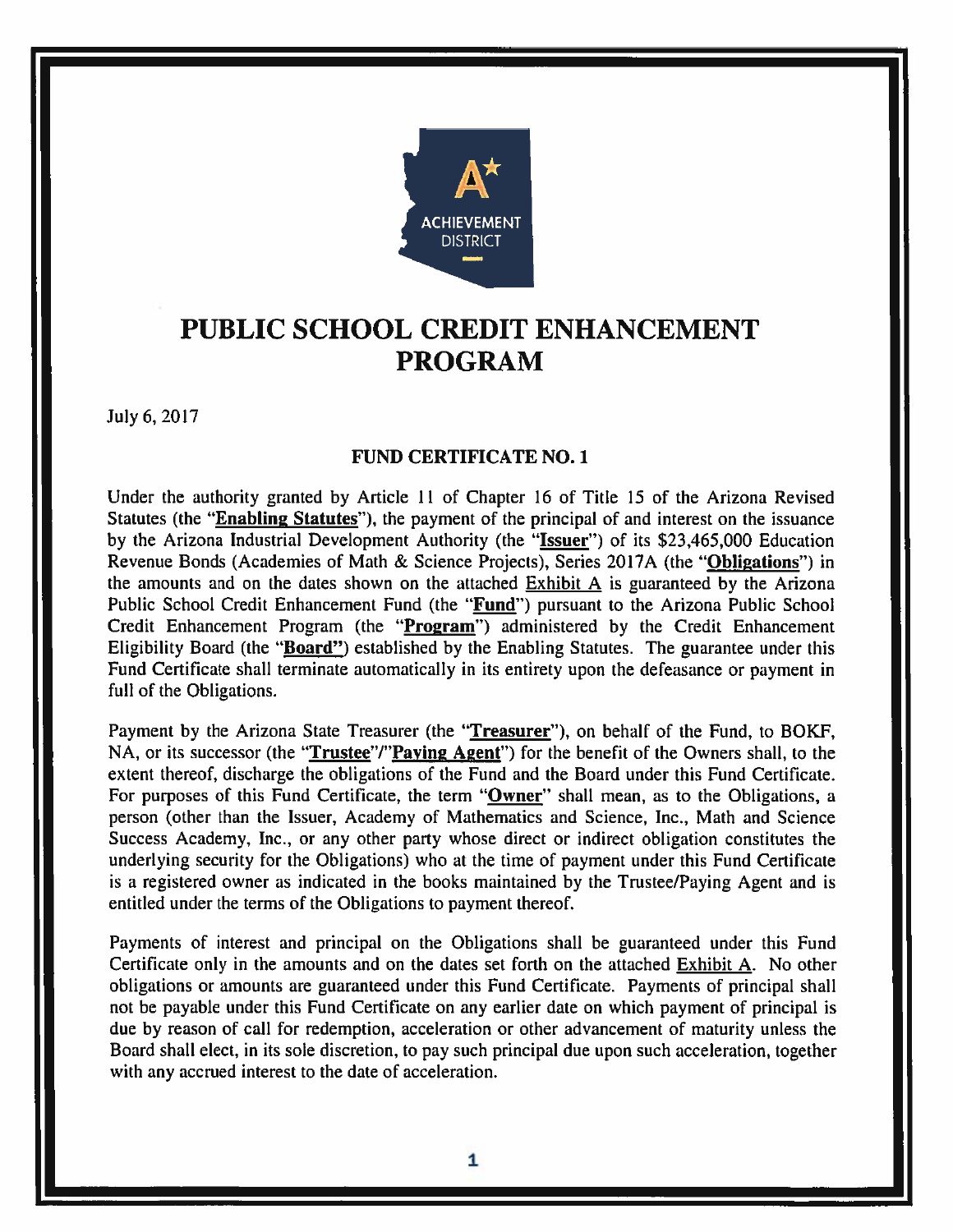The guarantee provided by the Fund under the Program is not covered by any insurance guaranty fund specified in Title 20 of the Arizona Revised Statutes. The obligations of the Fund and the Board are payable exclusively from the monies in the Fund and do not constitute a debt or a loan of credit or a pledge of the full faith and credit or taxing power of the State of Arizona, or any political subdivision thereof, within the meaning of any State of Arizona constitutional provision or statutory limitation and will never constitute nor give rise to a pecuniary liability of the State of Arizona. The Board has no taxing authority.

IN WITNESS WHEREOF, the Board has caused this Fund Certificate to be executed on its behalf by its duly authorized representative.

#### **CREDIT ENHANCEMENT ELIGIBILITY BOARD**

By:

Kul Man

Title:

**Governor's Designee and Authorized Signatory**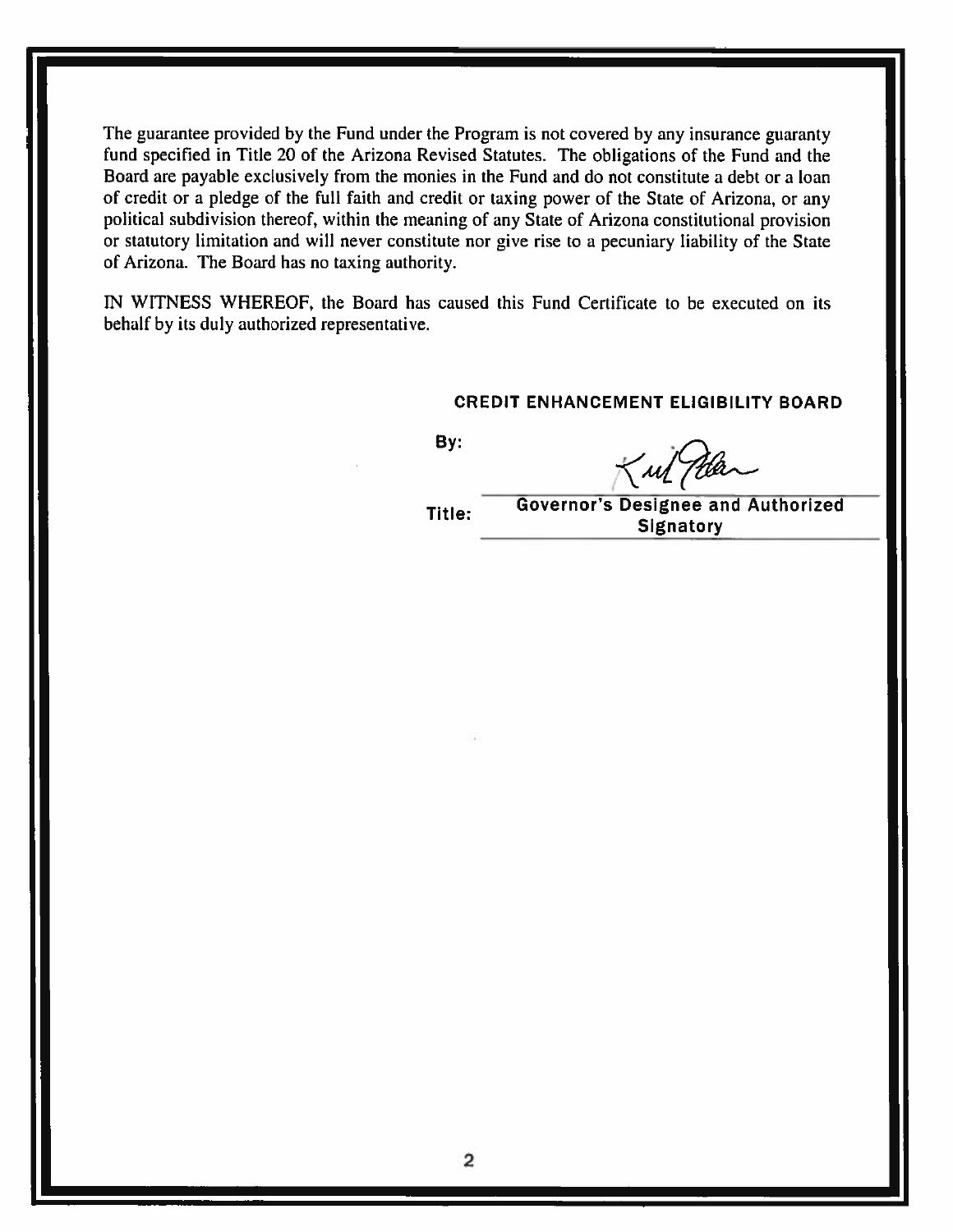## EXHIBIT A

### **TO FUND CERTIFICATE NO. 1**

## **Schedule of Interest and Principal Payments**

| <b>Period Ending</b> | Principal | Interest     | <b>Debt Service</b> | <b>Annual Debt</b><br><b>Service</b> |
|----------------------|-----------|--------------|---------------------|--------------------------------------|
| 1/1/2018             |           | \$565,250.00 | \$565,250.00        |                                      |
| 7/1/2018             | \$275,000 | 581,400.00   | 856,400.00          | \$1,421,650.00                       |
| 1/1/2019             |           | 575,900.00   | 575,900.00          |                                      |
| 7/1/2019             | 295,000   | 575,900.00   | 870,900.00          | 1,446,800.00                         |
| 1/1/2020             |           | 570,000.00   | 570,000.00          |                                      |
| 7/1/2020             | 305,000   | 570,000.00   | 875,000.00          | 1,445,000.00                         |
| 1/1/2021             |           | 562,375.00   | 562,375.00          |                                      |
| 7/1/2021             | 320,000   | 562,375.00   | 882,375.00          | 1,444,750.00                         |
| 1/1/2022             |           | 554,375.00   | 554,375.00          |                                      |
| 7/1/2022             | 335,000   | 554,375.00   | 889,375.00          | 1,443,750.00                         |
| 1/1/2023             |           | 546,000.00   | 546,000.00          |                                      |
| 7/1/2023             | 350,000   | 546,000.00   | 896,000.00          | 1,442,000.00                         |
| 1/1/2024             |           | 537,250.00   | 537,250.00          |                                      |
| 7/1/2024             | 370,000   | 537,250.00   | 907,250.00          | 1,444,500.00                         |
| 1/1/2025             |           | 528,000.00   | 528,000.00          |                                      |
| 7/1/2025             | 390,000   | 528,000.00   | 918,000.00          | 1,446,000.00                         |
| 1/1/2026             |           | 518,250.00   | 518,250.00          |                                      |
| 7/1/2026             | 410,000   | 518,250.00   | 928,250.00          | 1,446,500.00                         |
| 1/1/2027             |           | 508,000.00   | 508,000.00          |                                      |
| 7/1/2027             | 430,000   | 508,000.00   | 938,000.00          | 1,446,000.00                         |
| 1/1/2028             |           | 497,250.00   | 497,250.00          |                                      |
| 7/1/2028             | 450,000   | 497,250.00   | 947,250.00          | 1,444,500.00                         |
| 1/1/2029             |           | 486,000.00   | 486,000.00          |                                      |
| 7/1/2029             | 475,000   | 486,000.00   | 961,000.00          | 1,447,000.00                         |
| 1/1/2030             |           | 476,500.00   | 476,500.00          |                                      |
| 7/1/2030             | 495,000   | 476,500.00   | 971,500.00          | 1,448,000.00                         |
| 1/1/2031             |           | 464,125.00   | 464,125.00          |                                      |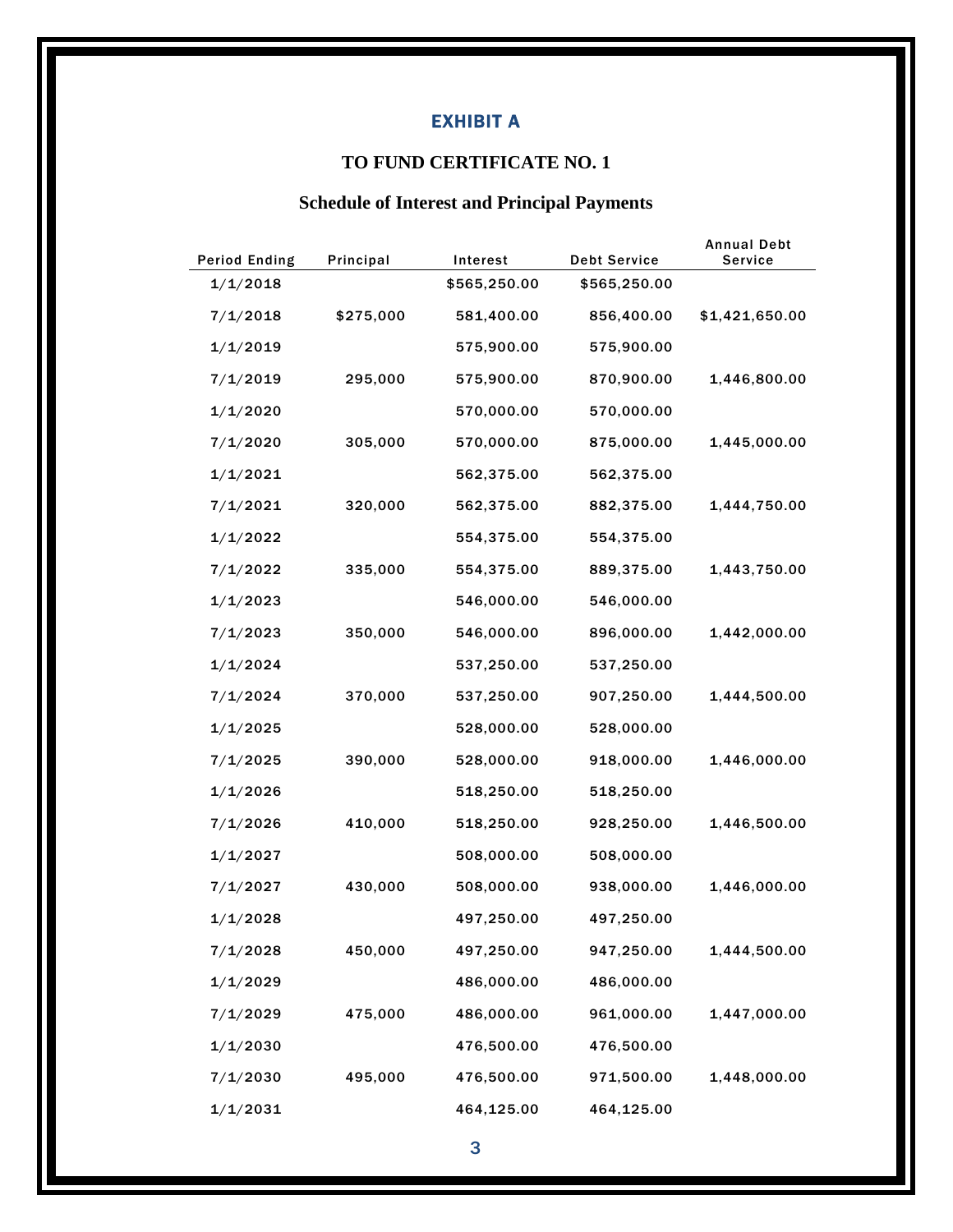| 7/1/2031 | 515,000   | 464,125.00 | 979,125.00   | 1,443,250.00 |
|----------|-----------|------------|--------------|--------------|
| 1/1/2032 |           | 451,250.00 | 451,250.00   |              |
| 7/1/2032 | 545,000   | 451,250.00 | 996,250.00   | 1,447,500.00 |
| 1/1/2033 |           | 437,625.00 | 437,625.00   |              |
| 7/1/2033 | 575,000   | 437,625.00 | 1,012,625.00 | 1,450,250.00 |
| 1/1/2034 |           | 423,250.00 | 423,250.00   |              |
| 7/1/2034 | 600,000   | 423,250.00 | 1,023,250.00 | 1,446,500.00 |
| 1/1/2035 |           | 408,250.00 | 408,250.00   |              |
| 7/1/2035 | 630,000   | 408,250.00 | 1,038,250.00 | 1,446,500.00 |
| 1/1/2036 |           | 392,500.00 | 392,500.00   |              |
| 7/1/2036 | 665,000   | 392,500.00 | 1,057,500.00 | 1,450,000.00 |
| 1/1/2037 |           | 375,875.00 | 375,875.00   |              |
| 7/1/2037 | 700,000   | 375,875.00 | 1,075,875.00 | 1,451,750.00 |
| 1/1/2038 |           | 358,375.00 | 358,375.00   |              |
| 7/1/2038 | 730,000   | 358,375.00 | 1,088,375.00 | 1,446,750.00 |
| 1/1/2039 |           | 340,125.00 | 340,125.00   |              |
| 7/1/2039 | 770,000   | 340,125.00 | 1,110,125.00 | 1,450,250.00 |
| 1/1/2040 |           | 320,875.00 | 320,875.00   |              |
| 7/1/2040 | 805,000   | 320,875.00 | 1,125,875.00 | 1,446,750.00 |
| 1/1/2041 |           | 300,750.00 | 300,750.00   |              |
| 7/1/2041 | 850,000   | 300,750.00 | 1,150,750.00 | 1,451,500.00 |
| 1/1/2042 |           | 279,500.00 | 279,500.00   |              |
| 7/1/2042 | 890,000   | 279,500.00 | 1,169,500.00 | 1,449,000.00 |
| 1/1/2043 |           | 257,250.00 | 257,250.00   |              |
| 7/1/2043 | 935,000   | 257,250.00 | 1,192,250.00 | 1,449,500.00 |
| 1/1/2044 |           | 233,875.00 | 233,875.00   |              |
| 7/1/2044 | 985,000   | 233,875.00 | 1,218,875.00 | 1,452,750.00 |
| 1/1/2045 |           | 209,250.00 | 209,250.00   |              |
| 7/1/2045 | 1,030,000 | 209,250.00 | 1,239,250.00 | 1,448,500.00 |
| 1/1/2046 |           | 183,500.00 | 183,500.00   |              |
| 7/1/2046 | 1,080,000 | 183,500.00 | 1,263,500.00 | 1,447,000.00 |
| 1/1/2047 |           |            |              |              |